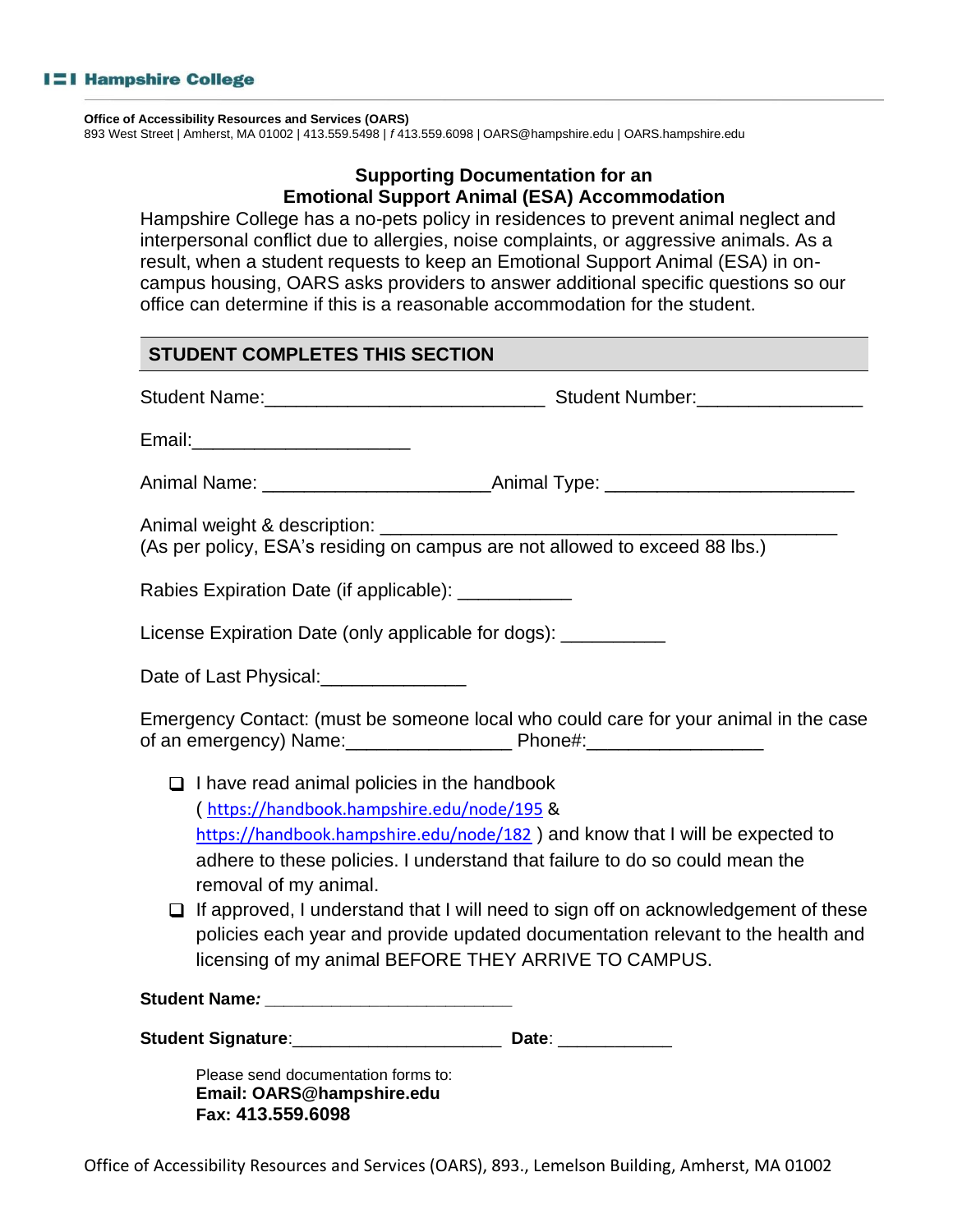**Office of Accessibility Resources and Services (OARS)** 

893 West Street | Amherst, MA 01002 | 413.559.5498 | *f* 413.559.6098 | OARS@hampshire.edu | OARS.hampshire.edu

#### **MEDICAL PROFESSIONAL COMPLETES THIS SECTION**

| <b>Student Name:</b> |  |  |
|----------------------|--|--|
|----------------------|--|--|

**Student email:** 

The student listed above is a student at Hampshire College requesting disability related accommodations and services. In order to determine eligibility for services students must provide current, comprehensive documentation that verifies their diagnosis(es) and describes the impact on major life activities such as seeing, learning, hearing, mobility, breathing and care for one's self.

This form is to be completed by a licensed medical/psychological professional and can be supplemented with additional supporting documentation. Such documentation could include a neuropsychological evaluation for specific learning disabilities, a letter from a medical doctor regarding conditions, an audiological report for deaf or hard of hearing individuals, a vision acuity report from an eye professional for blind and visually impaired individuals, or diagnosis(es) from a mental health clinician. This form is to provide confirmation of a diagnosis or multiple diagnoses from a qualified professional. Please return this form to **oars@hampshire.edu**

| 1. Diagnosis(es) (Please include DSM 5 diagnosis if for a psychiatric disability) |  |
|-----------------------------------------------------------------------------------|--|
|                                                                                   |  |

| Level of Severity:                                                                 | Mild | Moderate                                                      | Severe |  |  |
|------------------------------------------------------------------------------------|------|---------------------------------------------------------------|--------|--|--|
|                                                                                    |      |                                                               |        |  |  |
|                                                                                    |      | 3. Describe symptoms that meet criteria for the diagnosis(es) |        |  |  |
|                                                                                    |      |                                                               |        |  |  |
| 4. How long have you been working with the student to address the need for an ESA? |      |                                                               |        |  |  |
| 5. Do you recommend an ESA for this student? Why?                                  |      |                                                               |        |  |  |
|                                                                                    |      |                                                               |        |  |  |
|                                                                                    |      |                                                               |        |  |  |
|                                                                                    |      |                                                               |        |  |  |

Office of Accessibility Resources and Services (OARS), 893., Lemelson Building, Amherst, MA 01002